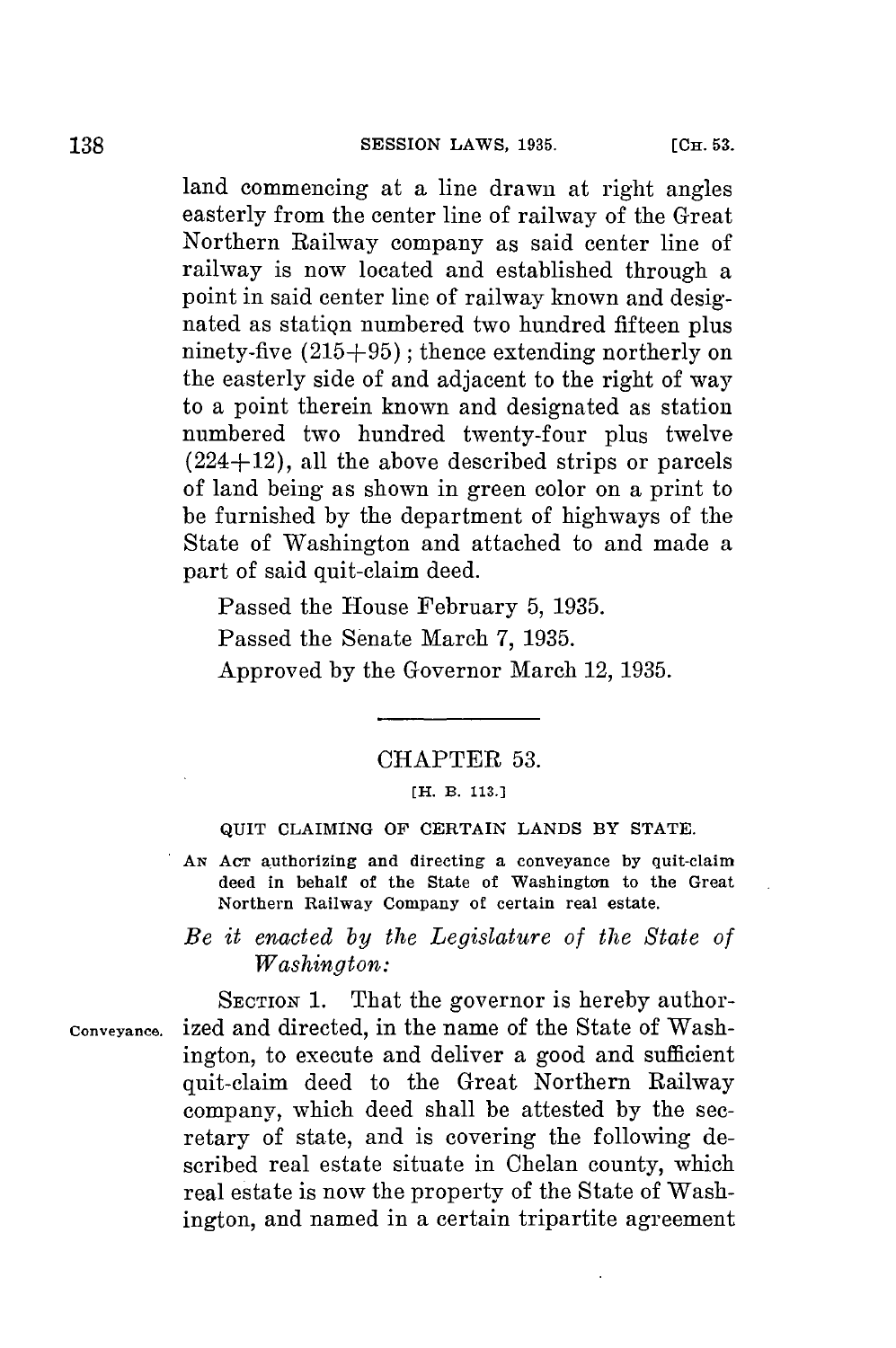dated June **7, 1932,** between the State of Washington, County of Chelan and the Great Northern Railway company, as a part of the consideration for an easement granted **by** the said railway company for a right of way for the present traveled State Road. No. **10** in said Chelan county; said certain real estate being no longer needed for purposes of the highway named due to a change of alignment and routing of the said road:

**All** that part of lot 2, section **33,** township **26** north, range 21 east of the Willamette Meridian, being a strip of land **60** feet wide, more or less, lying southeasterly of a line perpendicular to the center line of the present main track of the Great North- **Description.** ern Railway company at survey station **1056-75** and extending southwesterly from a line parallel to and distant **50** feet northeasterly from said center line to the easterly line of the proposed highway, as shown on the attached print marked Exhibit "A," and containing **0.09** acres, more or less; also

**All** that part of the south half of lot 4, section **29,** township **26** north, range 21 east of Willamette Meridian, lying northeasterly of the present right of way line of the said Great Northern Railway company and southwesterly of a line parallel to and distant **50** feet northeasterly from the proposed center line of the said railway company's main track, as shown on said attached print marked Exhibit "A," and containing 0.52 acres, more or less; also

**All** that part of the north half of lot 4, section **29,** township **26** north, range 21 east of the Willamette Meridian, lying northeasterly of the present right of way line of the said Great Northern Railway company, and containing 1.14 acres, more or less; also

**All** that part of the southwest quarter of the southeast quarter  $(SW<sup>1</sup>/<sub>4</sub>$  of  $SE<sup>1</sup>/<sub>4</sub>$ ), section 29,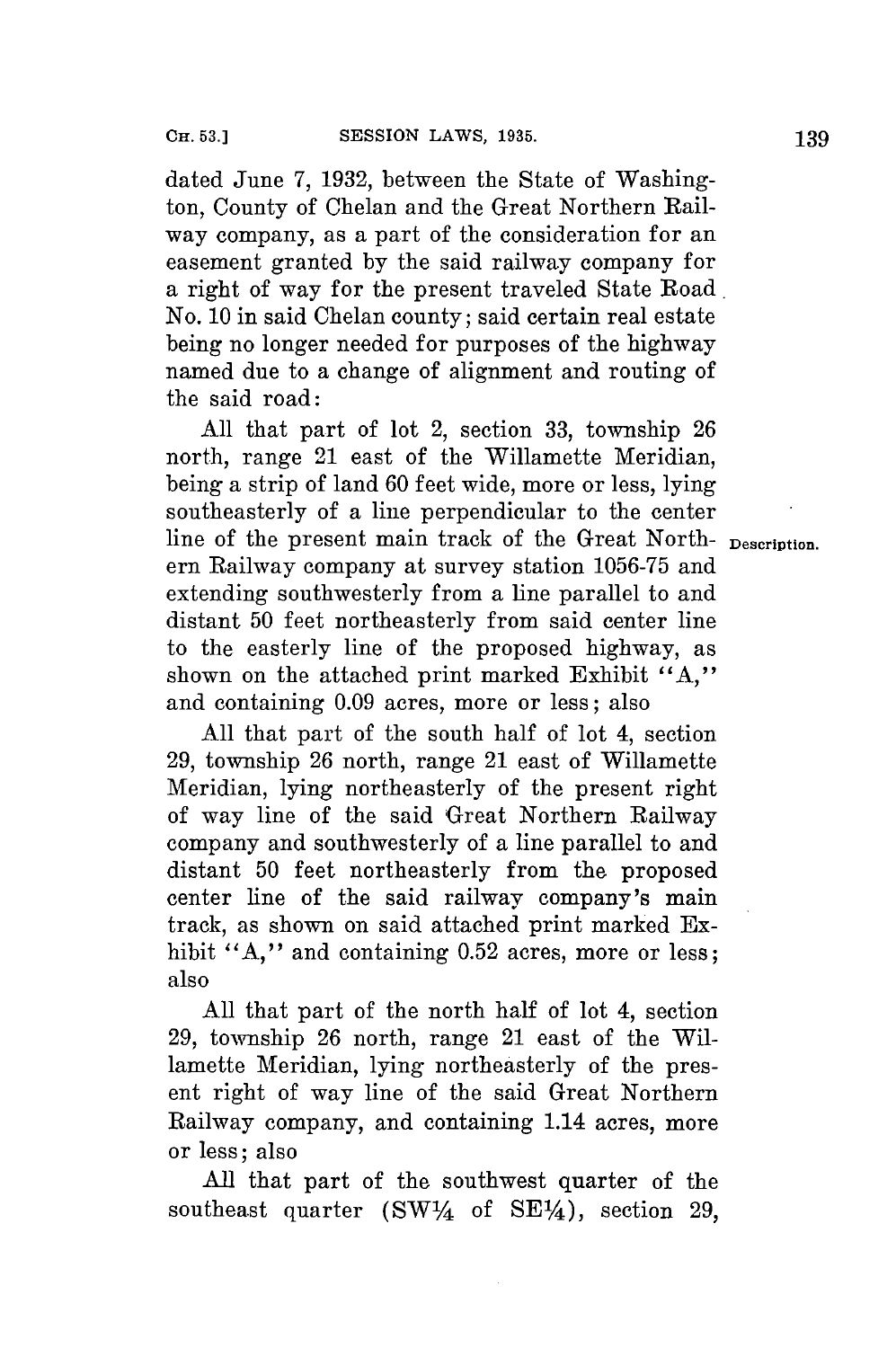township **26** north, range 21 east of the Willamette Meridian, lying northeasterly of the present right of way line of the said Great Northern Railway company, and containing **0.01** acres, more or less; also

**All** that part of lot **3,** section **29,** township **26** north, range 21 east of the Willamette Meridian, lying northeasterly of the present right of way line of the said Great Northern Railway company and south of a line perpendicular to the center line of the present main track of said railway company at survey station **1090+60,** and containing 1.22 acres, more or less; also

**All** that part of said lot **3,** section **29,** township **<sup>26</sup>**north, range 21 east of the Willamette Meridian, being a strip of land **60** feet wide adjacent to the present right of way of the said Great Northern Railway company on the northeasterly side thereof and lying between two lines perpendicular to the center line of the present main track of the said Great Northern Railway company at survey stations  $1092 + 20$  and  $1090 + 60$ , and containing 0.21 acres, more or less; also

**All** that part of said lot **3,** section **29,** township **26** north, range 21 east of the Willamette Meridian, being 40 feet wide, more or less, lying southeasterly of a line perpendicular to the center line of the present main track of the said Great Northern Railway company at survey station **1092+20** and extending southwesterly from a line parallel to and distant **50** feet northeasterly from said center line of the present main track to the easterly line of the proposed highway, as shown on the attached print marked Exhibit **"A,"** and containing **0.08** acres, more or less, all of the above described strips or parcels of land being as shown in red color on said Exhibit **"A,"** which said print is to be furnished **by** the department of highways of the State of Wash-